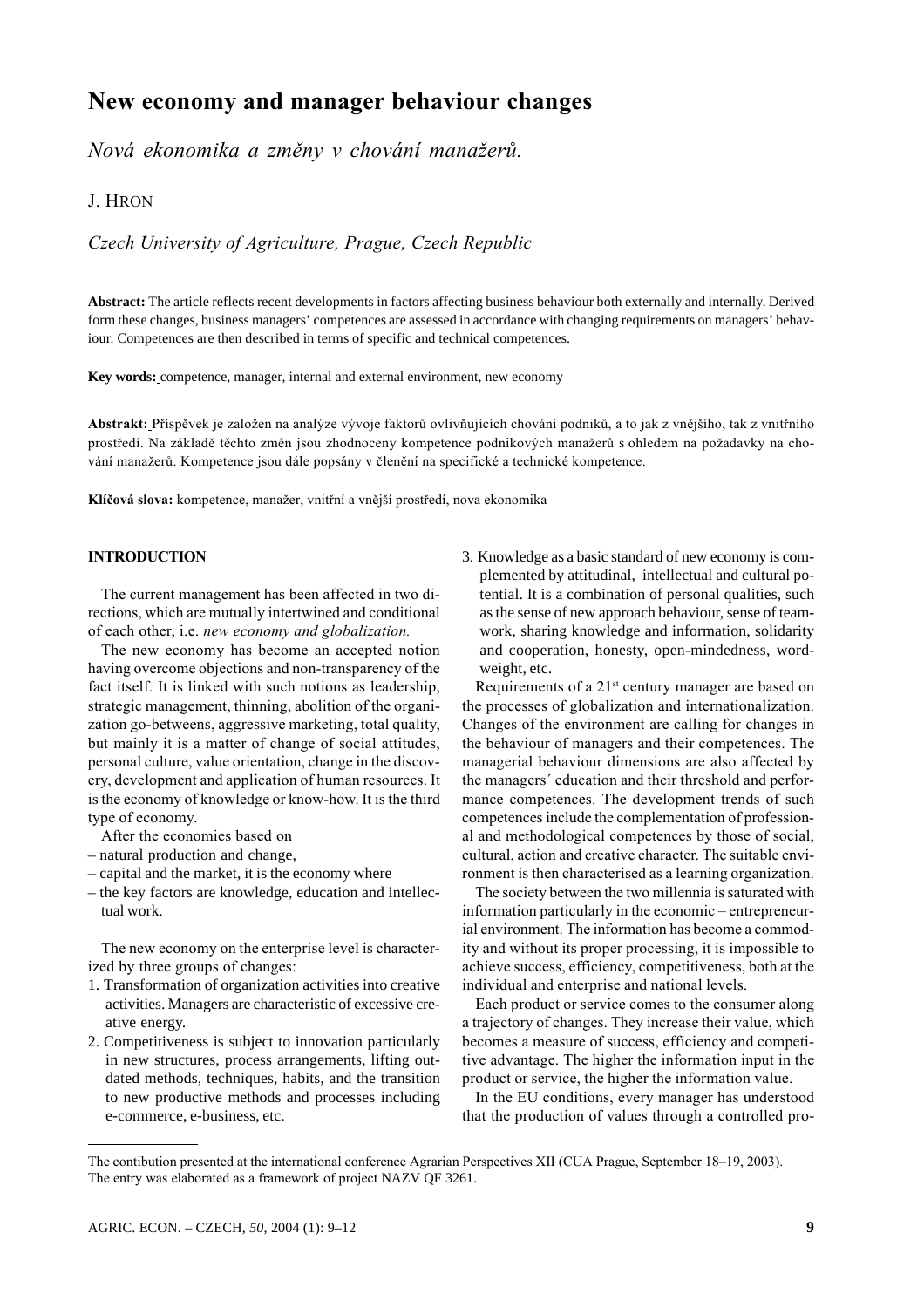cess of changes along the value chains has been a basis of entrepreneurship, and the volume of realised values, measurable using the economic value added (EVA), has been a measure of success.

#### OBJECTIVES AND METHODS

The objective of this presentation is a formulation of changes of the external and internal environment of enterpreneuring subjects within the European scale, and the characteristics of managers of such enterpreneuring subjects. The character of the changes and the description of the requirements of the managers are the result of the analysis of the managers' work in the Czech Republic but even in the EU as a part of the research programmes, doctoral and dissertation works and the activities of the consultancy centre at the Faculty of Economics and Management of the Czech University of Agriculture in Prague.

#### RESULTS AND DISCUSSION

## Enterpreneuring subjects environmental change characteristics

The Czech Republic's entry to the EU, the process of globalization, marks the difference in thinking and behaviour of workers and managers coming from different cultural environment. The fundamental pre-condition of success is the tolerance of different cultures based, at the beginning, upon the managers' forbearance and tolerance leading towards the understanding and acceptance of the different cultures.

The change of a local manager into a global one requires:

- the knowledge of the international environment of the enterpreneuring subjects,
- the success of the enterpreneuring subject and the knowledge of trends in the given industry,
- meeting the "global" (global culture) characteristics of a manager who
	- has leadership and visionary qualities,
	- is an example for others,
	- can implement changes,
	- can communicate correctly,
	- is able to motivate others,
	- is emphatic and ethical.
- the change of the model 80 : 20 (knowledge and experien-ce) : (communication and coordination) to the model 20 : 80 (experience) : (culture, habits, competence).

#### Phasing a modern manager's behaviour under the EU conditions

The value orientation and norms of behaviour can be the starting point for the following managerial behaviour dimensions:

- 1. Universalism and particularism
- a) Universalism is characteristic particularly for European changes and the USA, and it is characteristic of consistent application of rules, laws and regulations regardless of the participants and the changing conditions.
- b) Particularism, typical of Russia, Japan, China and others, emphasizes unique character and exceptions.
- 2. Individualism and collectivism
- a) Individualism, typical of the USA, Canada and the West European countries, emphasizes individual personal identity and puts it above the shared group identity. It points out freedom of the individual, equality and independence. Workers are recruited and promoted according to their qualification and personal merit; their motivation prefers individual merit combined with delegated decision-making authority.
- b) Collectivism, applied mainly in the Asian and Latin American countries, emphasizes harmony and subordinates individual interests to those of the whole. Personal identity is bound together with group identity; recruitment is based on group membership and their age.
- 3. Emotional and neutral attitude to people
- a) Emotional attitude, typical of the cultures of the Middle East, Latin American and South- and East-European countries, is characteristic of lively gesticulation, mutual touching, raising the voice, preferring a relationship required for business relations. Emotions are not shown.
- b) Neutral attitude to people, typical of the Nordic nations, Americans, follows the given objective and fulfilling the task. It does not emphasize permanent relationships with positive emotions.
- 4. Specific and diffusion orientation
- a) Specific orientation (USA, Australia, Canada, Northern Europe) follows the task, objective, function, authority, appreciation. The authority is linked with a function job, and it does not prefer attributes except at the workplace. Speedy fulfilment of tasks is a priority without any long-term relationships.
- b) Diffusion orientation (Asia, Latin America, Southern Europe) respects formal qualification, prefers human relations to economic relations.

#### 5. Status admittance

The status is much more respected in the Czech Republic, Austria and Germany than in the USA, Canada and Australia.

- 6. Time management
- a) The linear and sequential relationship, typical for Western and Central Europe, North America, Australia, respects the value of time, wasting time is not acceptable, accuracy is important.
- b) Synchronous concept, applied in Latin America, the Arab world, in Southern Europe, allows for doing sev-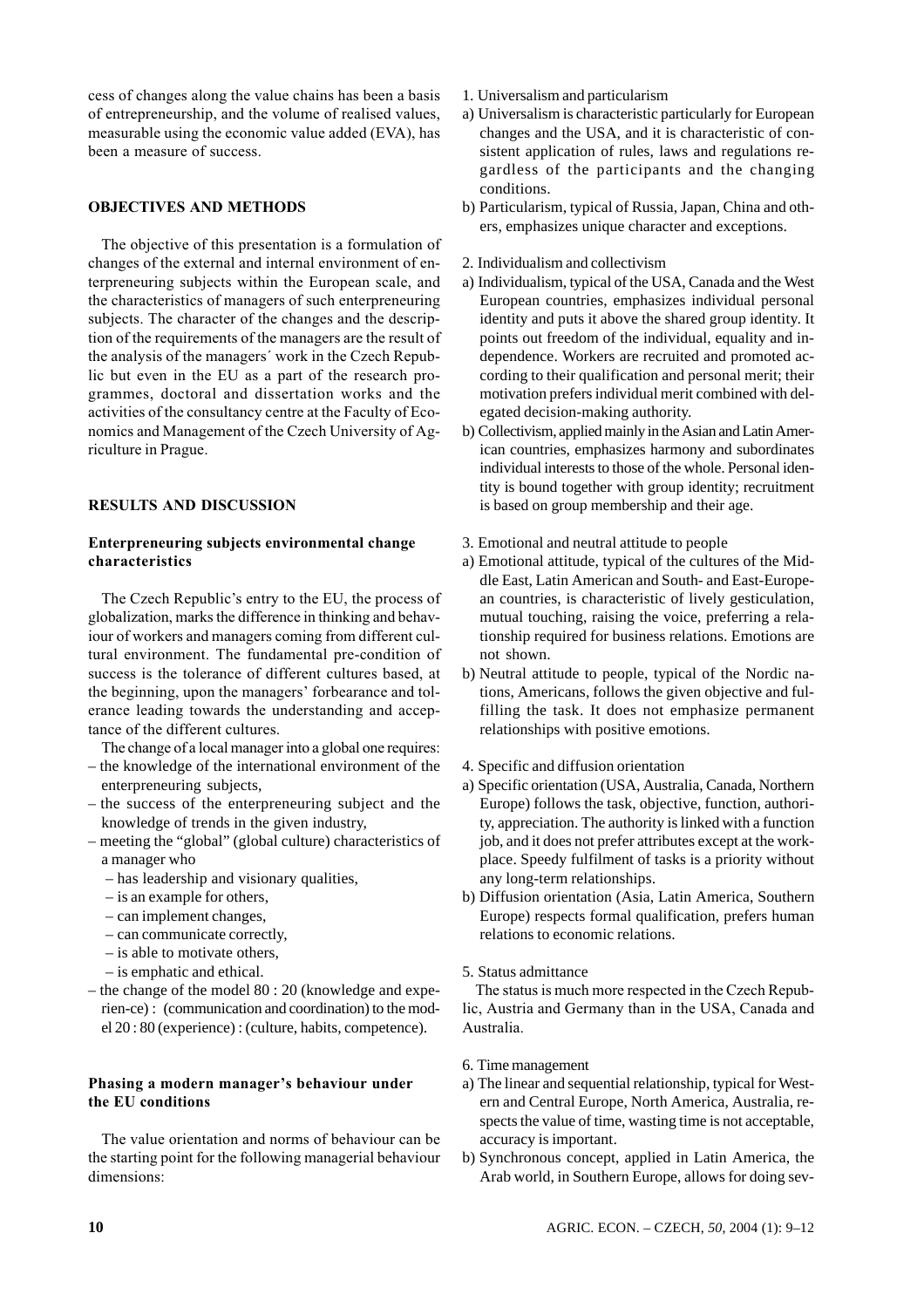eral things at the same time both as a matter of fact or time, the accurate timetable is not respected, time is less valued than relationships.

The 21<sup>st</sup> century, the processes of globalization and the knowledge society, formulate the requirements of new managers, workers who are generally well educated and having key competences. Special and technical requirements are quickly outdated by coherent thinking, willingness and ability to learn, independence, communicative and emotional intelligence, and particularly by personal flexibility, that is creativity supported by strong selfmotivation.

A number of factors affect the change of the requirements of modern managers, and among these are particularly:

- internationalization and globalization of management processes.
- $-$  growing worldwide competition,
- technological changes,
- $-$  diminishing resources,
- changing hierarchy of values,
- increasing requirements of the living environment (ecol- $OgV$ ).
- increasing requirements of product and food quality.

Equally important, besides the professional technical and methodological qualification, analytical and systems thinking, and mastering specific competences (e.g. work with new media), are the following:

- social and personal competence, i.e. communication skills, listening, empathy, teamwork, flexibility, mobility, strong will, creativity,

- cultural competence, besides general education and knowledge of social, economic and political context including also knowledge of other cultures and ability of adapting to international conditions.
- action competence, including ability to accept challenge and responsibility, and ability to realize the given tasks in practice.

The structure and history of the mentioned requirements can be expressed in Figure 1.

The given context indicates the importance not only of the specific education but also of the life-long education. In this connection, the UNESCO has formulated 4 dimensions of education in  $21<sup>st</sup>$  century:

- 1. To learn to acquire knowledge, i.e. the ability of thinking and concentration related to practical experience.
- 2. To learn to act, realize the knowledge in innovations and support teamwork.
- 3. To learn to co-exist both in the national and within the international context.
- 4. To learn for life, creating the spiritual framework of understanding the world.

Besides the manager behaviour dimensions and those of education, it is possible to distinguish, as developing the work of R.E. Bovastiz, even the threshold and performance competences.

- a) Threshold competences representing fundamental qualities of a manager with no causal nexus to management efficiency:
	- 1. Application of function position to subordinates
	- 2. Adequate self-assessment (awareness of own strengths and weaknesses)

 $\overline{\mathbf{co}}$ Structure AO  $\alpha$ competence EO requirements **EO IO IO** 10  $H-2$ ,  $20<sup>th</sup>$  century Time  $H-1.20^{t}$  $21<sup>st</sup>$  century periods century

Figure 1. Structure of required competences

- $IQ = business-like$ , technical and methodological, analytical and systems specific abilities,
- $EQ = social$  and personal competences, cultural competence
- $AQ = action$  competence
- $CQ$  = creative intelligence =  $IQ + EQ + AQ$